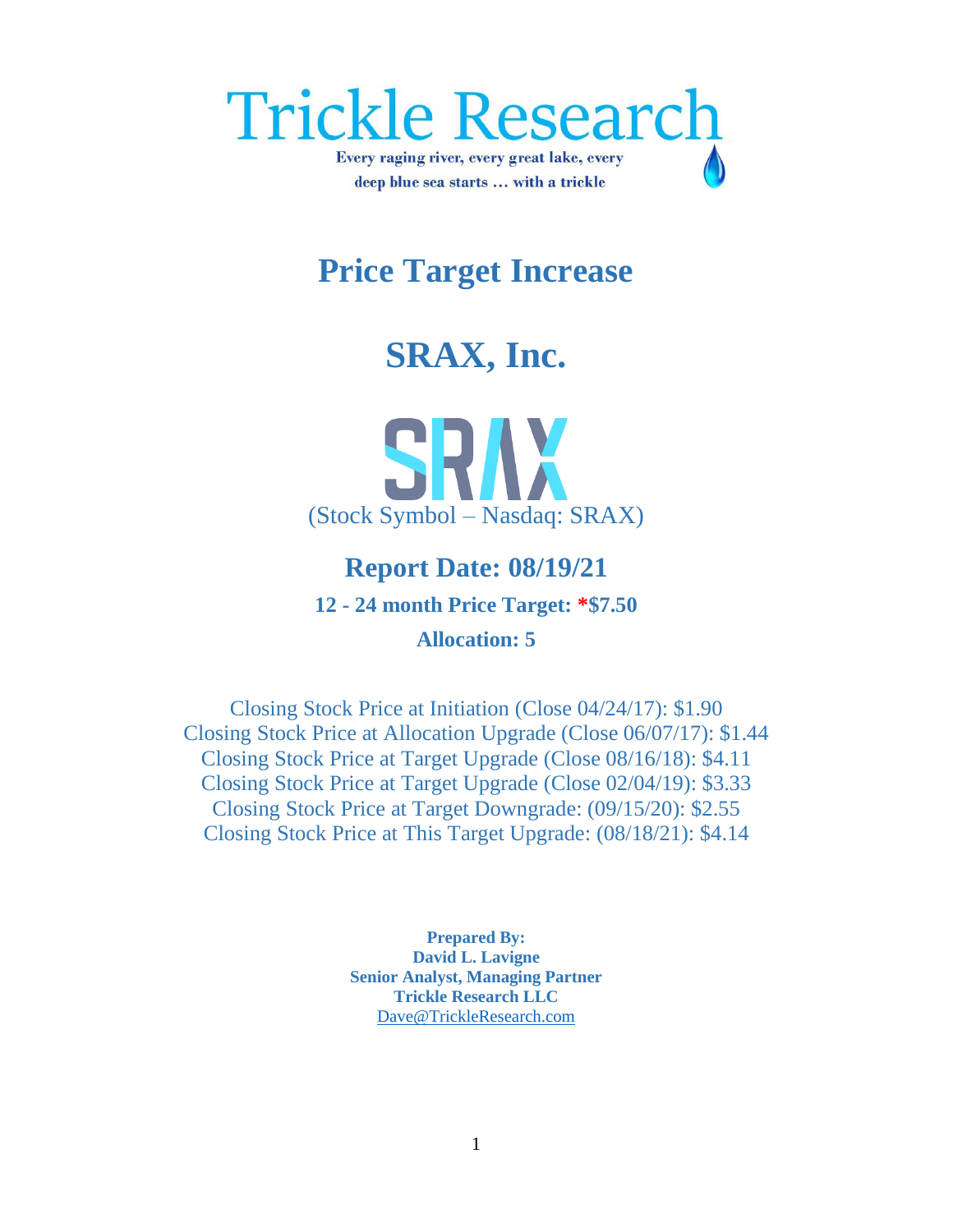On 08/16/21, SRAX reported 2Q-F21 results, and those results and associated comments included a handful of interesting data points. We will try to briefly recap the most cogent of those.

First to recap, in some of our prior research we have tried to provide some pro forma glimpses of SRAX's operations without the consolidation of BigToken. Recall, SRAX spun their BigToken division into a separate public company; Force Protection Video Equipment Corp. (OTC: FPVD) dba: BigToken. In short, because of their relative (majority) ownership of FPVD, SRAX is required to continue consolidating those results. Unfortunately, in our opinion, that consolidation continues to "muddy the water" and impedes the evaluation of SRAX in the context of its core Sequire business. Our hope is that they/BigToken will be able to execute an arrangement that will allow SRAX to report results that are not consolidated with those of FPVD.

The above noted, SRAX's Sequire platform continues to gather momentum, so we will try to focus on that notion.

For the **first half of fiscal 2021**, on a consolidated basis, SRAX reported revenues of \$13.1 million versus our estimate of \$11.8 million. Operating income for the same period was  $\leq$ \$3.3 million> versus our estimate of <\$233,000>. Obviously, most of the operating expense line items ran substantially higher than our estimates. We have made adjustments to our model to reflect what looks like higher ongoing numbers in those line items than our prior models reflected. Recall, much of the guidance has been top line guidance. We would add, while the Company's operating expenses were roughly \$3 million higher than we anticipated, approximately \$1.9 million of that overage was actually the result of our understating operating expenses on the BigToken side of the business. From that perspective, the additional operating expenses in the context of the better than projected revenue performance, was not particularly askew. We will set that aside, but will reiterate, we would *really* like to see them get BigToken to an unconsolidated posture as soon as possible because we think that will improve the visibility and in turn the valuation picture of SRAX. We would add, they did note in the call that they believe some sort of arrangement in that regard is forthcoming ("*maybe* 4 to 6 weeks").

Beyond the numbers, the Company has established a couple of new shareholder initiatives that are topical. Below is an excerpt from the announcement of these two initiatives:

*LOS ANGELES, August 17, 2021--(BUSINESS WIRE)--SRAX, Inc. (NASDAQ: SRAX), a financial technology company that unlocks data and insights for publicly traded companies through Sequire, its SaaS platform, announced today a \$10M stock buy-back program, and a one-time special dividend of approximately \$0.23 per share.*

*The company will be issuing preferred shares to shareholders of SRAX common stock on September 20, 2021. The preferred shares will hold approximately \$6.5M worth of Sequire clients stock, and as the shares are sold, the proceeds will be distributed to the preferred shareholders...*

Briefly, the stock buyback speaks for itself, but the teeth of that will of course depend on its execution in terms of what they actually repurchase. The second piece of this is an interesting approach, however, from a practical standpoint, we're not sure why they wouldn't just sell the associated shares, convert them to cash and then pay a cash dividend at some point in the future. Perhaps there is a nuance to this we do not understand. Again, we think it is an interesting approach, but unless we are missing something, it seems like a lot of administration to pay a dividend. That said, we think the two initiatives suggest the Company is beginning to get more comfortable with its ability to continue to accumulate value (be it marketable securities or cash) and they are willing to set portions of that aside to distribute to shareholders in one form or another. That gets us to their outlook on the future.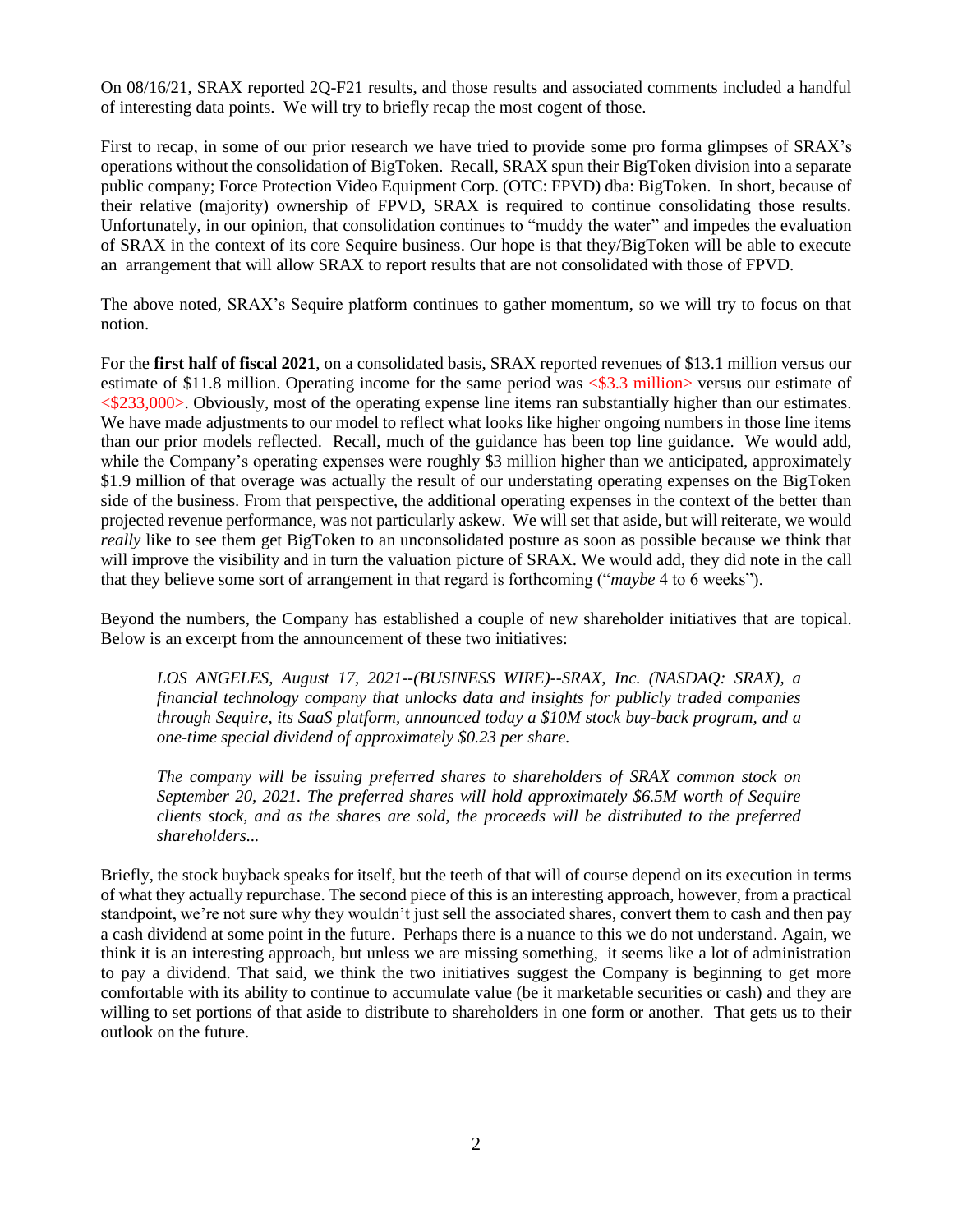First, we think it is highly constructive that the Company (ex-BigToken) generated roughly \$500,000 and \$1.4 million of EBITDA for the first and second quarters of fiscal 2021 respectively. That is a stark improvement over the prior periods since the initiation of our coverage.

Second, the Company has (once again) boosted their full year (2021) guidance to \$30 million to \$32 million, up from the \$25 million to \$27 million provided on the Q1-F21 call. The Company has had several instances now where they have been able to raise guidance based on continued visibility and momentum in the business. We have adjusted our numbers higher to reflect numbers more in line with their guidance range as well as their information regarding bookings in the quarter. We would add, between the past two calls, the Company notes that their goal is to add 50 or more new client companies per quarter, and 1000 clients over the next 3 years. Doing the math, to get to 1,000 clients over the next three years they will need to add more than 50 per quarter. That noted, our model is not quite that aggressive, so ostensibly, if they perform to plan, they will continue to provide revenue surprises relative to our projections.

Lastly, SRAX continues to add functionality to their platform as well as broaden the reach of their microcap focus. Most recently those efforts include the addition of email and SMS features that make it easier for platform clients to communicate with their shareholders, as well as some others. They also launched Microcaps.com, which we think speaks to the notion of broadening their presence in the microcap space. We suspect there will be more platform features and other pieces added to the brand as we move forward. As we have noted in the past, much of our enthusiasm around Sequire stems from our own deep experiences and assessments of the strengths and weaknesses of microcap investing. In short, we think Sequire addresses and seeks to improve *some of* the challenges the industry faces in terms of providing access to information on many of these small emerging companies and in turn driving awareness about the opportunities they may present. As an extension, we think there is considerable value to be created enabling the industry and its constituents to address some of those challenges. Again, we think that is SRAX 's focus.

To summarize, SRAX's top line performance continues to advance and impress. Moreover, they appear to be gathering momentum in the business and we think they are beginning to develop much better visibility around that momentum. That, in our view, is a constructive combination. That said, we are still not sure we have a good handle on the necessary resources (i.e., operating expenses) required to support increasing levels of business, but we think we are getting there. In the regard, we have recast our models to reflect higher expenses. We would add, we still remain guarded with respect to the Company's exposure to the overall microcap market, but we assume by now that investors (at least our readers) understand the likely correlation. We would add, our model reflects Q1-F22 as the first quarter of non-BigToken consolidation. If that does not occur by calendar year-end 2021, then our model will be inaccurate with respect to the continued consolidation of BigToken results.

Because of some of the aforementioned momentum in the business as well as other new data points, we have recast some of our model assumptions. As a result, we are establishing a new (higher) 12-24 month price target for SRAX shares of \*\$7.50. While we are maintaining our allocation of 5.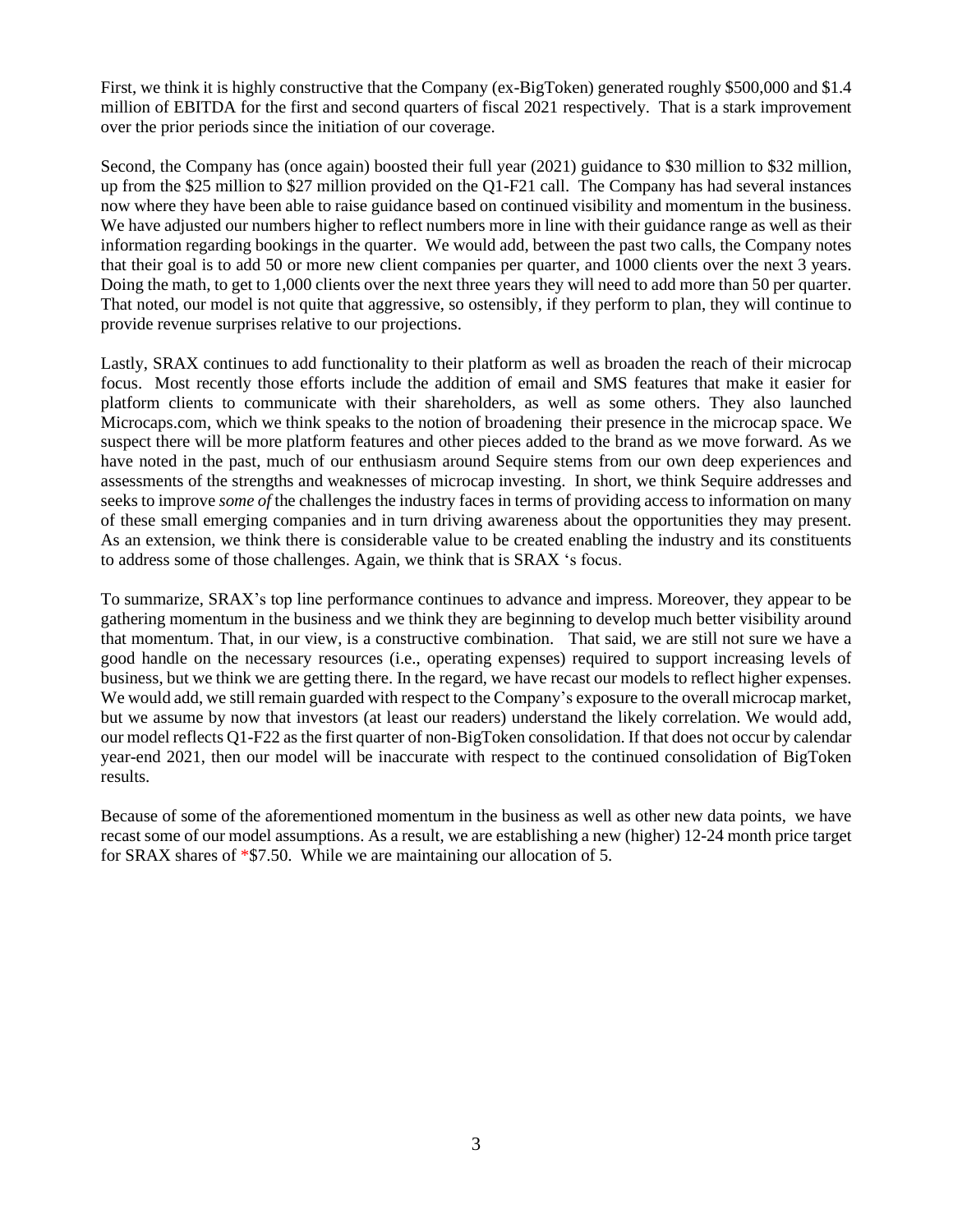#### **Projected Operating Model**

| SRAX, Inc.                                            |    |                   |         |                  |         |                 |          |            |                    |                   |             |            |  |
|-------------------------------------------------------|----|-------------------|---------|------------------|---------|-----------------|----------|------------|--------------------|-------------------|-------------|------------|--|
| <b>Projected Operating Model</b>                      |    |                   |         |                  |         |                 |          |            |                    |                   |             |            |  |
| <b>By: Trickle Research LLC</b>                       |    |                   |         |                  |         |                 |          |            |                    |                   |             |            |  |
|                                                       |    | (Actual)          |         | (Actual)         |         | (Estimate)      |          | (Estimate) |                    | (Estimate)        |             | (Estimate) |  |
|                                                       |    | 3/31/21           | 6/30/21 |                  | 9/30/21 |                 | 12/31/21 |            | <b>Fiscal 2021</b> |                   | Fiscal 2022 |            |  |
| <b>Revenues</b>                                       | \$ | 5,442,000         | -\$     | 7,677,000        | \$.     | 7,817,810       | -S       | 9,063,420  | s                  | 30,000,231        | \$.         | 34,481,025 |  |
| Cost of revenues                                      | \$ | 1,650,000         | -S      | 1,453,000        | \$      | 1,988,129       | -S       | 2,483,600  | S                  | 7,574,729         | -Ŝ          | 8,699,432  |  |
| <b>Gross profit</b>                                   | \$ | 3,792,000         | -Ŝ      | 6,224,000        | \$      | 5,829,682       | -Ŝ       | 6,579,821  | \$                 | 22,425,502        | Ŝ.          | 25,781,593 |  |
| <b>Operating expenses</b>                             | \$ |                   | \$      |                  | Ś       |                 | Ś        |            |                    |                   |             |            |  |
| <b>Employee related costs</b>                         | \$ | 2,316,000         | Ŝ       | 2,827,000        | Ś       | 2,493,739       | Ŝ        | 2,504,115  | \$                 | 10,140,854        | -\$         | 7,784,215  |  |
| Marketing and selling expenses                        | \$ | 1,160,000         | Ŝ       | 1,870,000        | \$      | 1,972,409       | Ŝ        | 2,084,631  | S                  | 7,087,040         | \$          | 6,863,292  |  |
| <b>Platform Costs</b>                                 | \$ | 106,000           | -Ś      | 112,000          | Ŝ.      | 289,515         | -\$      | 293,160    | S                  | 800,675           | -\$         | 315,480    |  |
| Depreciation and amortization                         | \$ | 384,000           | Ŝ       | 372,000          | \$      | 345,313         | <b>S</b> | 345,313    | S                  | 1,446,627         | \$.         | 1,381,254  |  |
| General and administrative                            | \$ | 1,252,000         | -Ś      | 2,112,000        | Ŝ.      | 1,121,863       | -\$      | 1,183,555  | \$.                | 5,669,418         | \$.         | 4,324,051  |  |
| <b>Total operating expense</b>                        | \$ | 5,218,000         | -Ś      | 7,293,000        | Ŝ       | 6,222,839       | -Ś       | 6,410,774  | \$                 | 25,144,613        | -S          | 20,668,292 |  |
| Gain (Loss) from operations                           | \$ | $(1,426,000)$ \$  |         | (1,069,000)      | Ŝ       | $(393, 157)$ \$ |          | 169,046    | Ś                  | $(2,719,111)$ \$  |             | 5,113,301  |  |
| Other income (expense)                                | \$ |                   | \$      |                  | \$      |                 | Ś        |            |                    |                   |             |            |  |
| <b>Financing Costs</b>                                | \$ | $(15,025,000)$ \$ |         | $(382,000)$ \$   |         | (243,030)       | -Ś       | (243,030)  | \$.                | $(15,893,060)$ \$ |             |            |  |
| Gain (loss) on sale of assets                         | \$ | 4,493,000         | \$.     | (4,561,000)      | S       | ÷,              | \$       |            | \$                 | $(68,000)$ \$     |             |            |  |
| Exchange gain (loss)                                  | \$ |                   | \$      |                  | \$      | $\sim$          | Ś        |            | Ŝ                  |                   | Ś           |            |  |
| Gains from marketable securities                      | \$ | ä,                | \$      | ۰                | \$      | ٠               | Ś        | ۰          | \$                 |                   | Ś           |            |  |
| Loss on repricing of equity warrants                  | \$ |                   | Ś       | ÷                | \$      | ۰               | Ś        |            | \$                 |                   | \$          |            |  |
| Change in fair value of derivative liabilities        | \$ |                   | \$      |                  | \$      |                 | \$       |            | S                  |                   | Ś           |            |  |
| <b>Minority Interests</b>                             | \$ | 854,000           | Ŝ       | 272,000          | Ś       | 303,957         | Ś        | 301,876    | Ś                  | 1,731,833         | Ś           |            |  |
| <b>Other Expenses</b>                                 | \$ | 14,000            | -Ś      |                  | Ś       |                 | \$       |            | Ś                  | 14,000            | -Ś          |            |  |
| <b>Total other income (loss)</b>                      | \$ | $(9,664,000)$ \$  |         | $(4,671,000)$ \$ |         | 60,927          | \$       | 58,846     | \$                 | $(14,215,227)$ \$ |             |            |  |
| Gain (Loss) before provision for income taxes         | \$ | $(11,090,000)$ \$ |         | $(5,740,000)$ \$ |         | $(332, 230)$ \$ |          | 227,892    | Ś.                 | $(16,934,338)$ \$ |             | 5,113,301  |  |
| Provision for income taxes                            | \$ |                   | Ś       |                  | Ś       |                 | Ś        |            | Ś                  |                   | Ŝ           |            |  |
| Net income (loss)                                     | Ś  | $(11,090,000)$ \$ |         | $(5,740,000)$ \$ |         | $(332, 230)$ \$ |          | 227,892    | Ś.                 | (16,934,338)      | -S          | 5,113,301  |  |
| Net loss per share, basic                             | \$ | $(0.57)$ \$       |         | $(0.24)$ \$      |         | $(0.01)$ \$     |          | 0.01       | \$                 | $(0.82)$ \$       |             | 0.20       |  |
| Net loss per share, basic and diluted                 | Ś  | $(0.57)$ \$       |         | $(0.24)$ \$      |         | $(0.01)$ \$     |          | 0.01       | Ŝ                  | $(0.82)$ \$       |             | 0.19       |  |
| Weighted average shares outstanding - basic           |    | 19,411,519        |         | 23,631,449       |         | 24,846,000      |          | 24,948,260 |                    | 23,209,307        |             | 25,209,062 |  |
| Weighted average shares outstanding - Basic & diluted |    | 19,411,519        |         | 23,631,449       |         | 24,846,000      |          | 25,316,241 |                    | 23,301,302        |             | 27,362,340 |  |